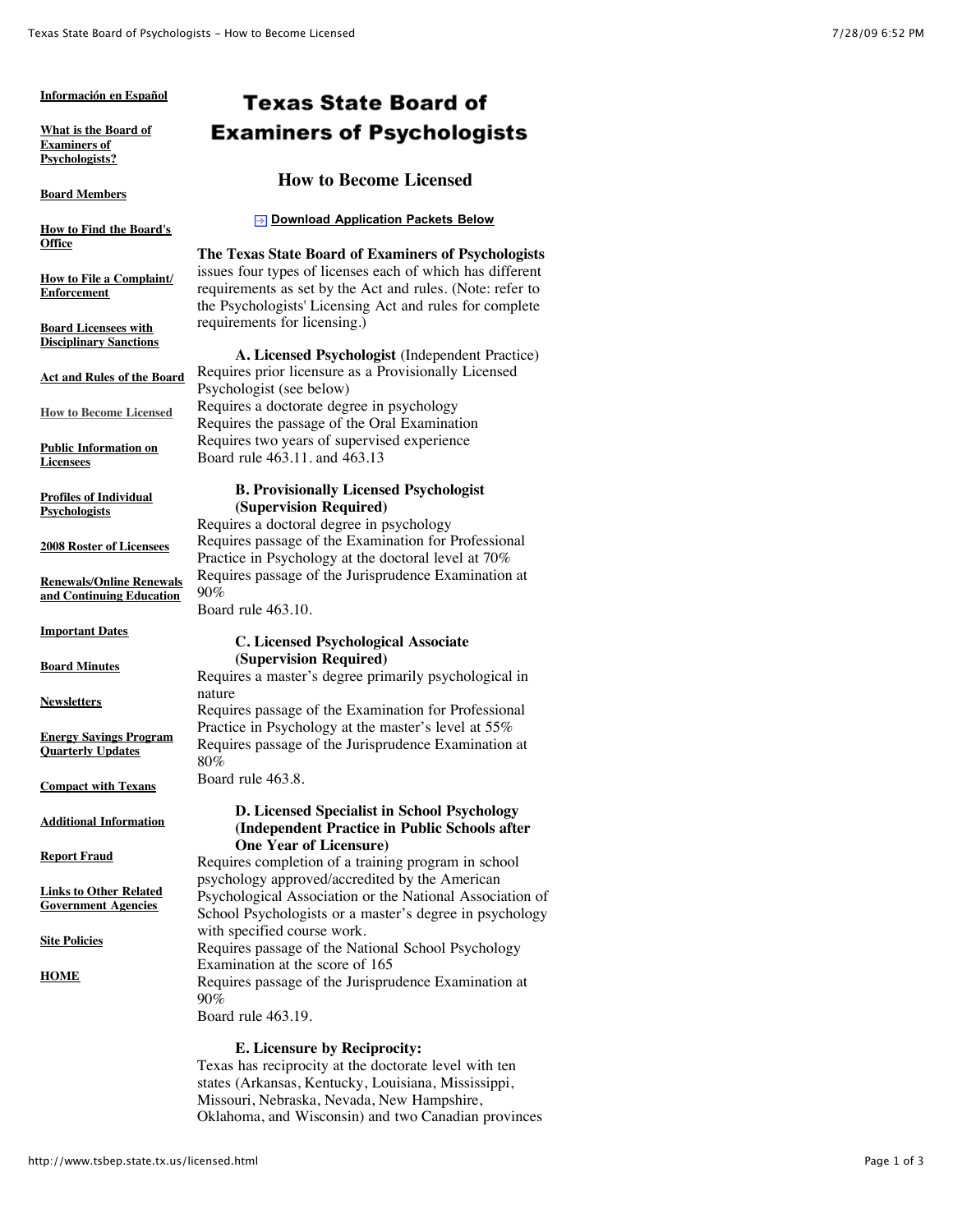(Manitoba and Ontario). Licensure as a psychologist by reciprocity requires a reciprocity psychologist application. Board rule 463.12.

**Licensure for Licensed Out-of-State Applicants:** Requires provisional licensure as a psychologist in Texas. Licensure in good standing in another state. Applicant testiment of two years of supervised experience. No disciplinary action. Board rule 463.13.

## **[Information for Candidates for the Oral Examination](http://www.tsbep.state.tx.us/documents/brochurenew.pdf) (PDF)**

## **[Additional Information for Licensed Out-of-State](http://www.tsbep.state.tx.us/additionalInfoOutOfState.html) Psychologists Seeking Licensure in Texas**

## **Application Packets:**

The Board does not pre-evaluate applications. Therefore, persons who are interested in becoming licensed with this Board should call or write the Board and request a particular application packet. **Please send a \$15.00 check or money order, made payable to the Board, for the cost of the packet and mailing. Be sure to indicate the specific type of application packet that you desire.** Checks or money orders may be made payable to the Texas State Board of Examiners of Psychologists.

The information packet includes the specific application for the type of license, a copy of the Act and rules, a list of important dates, a fee schedule, and a checklist. After reviewing this information and reading the pertinent Act and rules, applicants with questions should call the Board office.

### **NOTE: Applications may be downloaded from this website below.**

With the exception of the Rulebook, all application materials are available to be downloaded from this website, at no cost. While most candidates prefer to have a paper copy of the Rulebook, the Rules are also available online through this website.

If at any time that you decide that you wish a copy of the paper Rulebook, you simply have to make the request in writing and submit payment of \$10 to the Board office.

To download an application packet and all supporting materials (with the exception of the Rulebook), click below on the type of license that is appropriate for your education and training, per the guide to requirements provided at the start of this page.

#### **Choose a link below to see its table of contents:**

[Licensed Specialist in School Psychology](http://www.tsbep.state.tx.us/app-school-psychology.html) **[Licensed Psychological Associate](http://www.tsbep.state.tx.us/app-psychology-associate.html)**